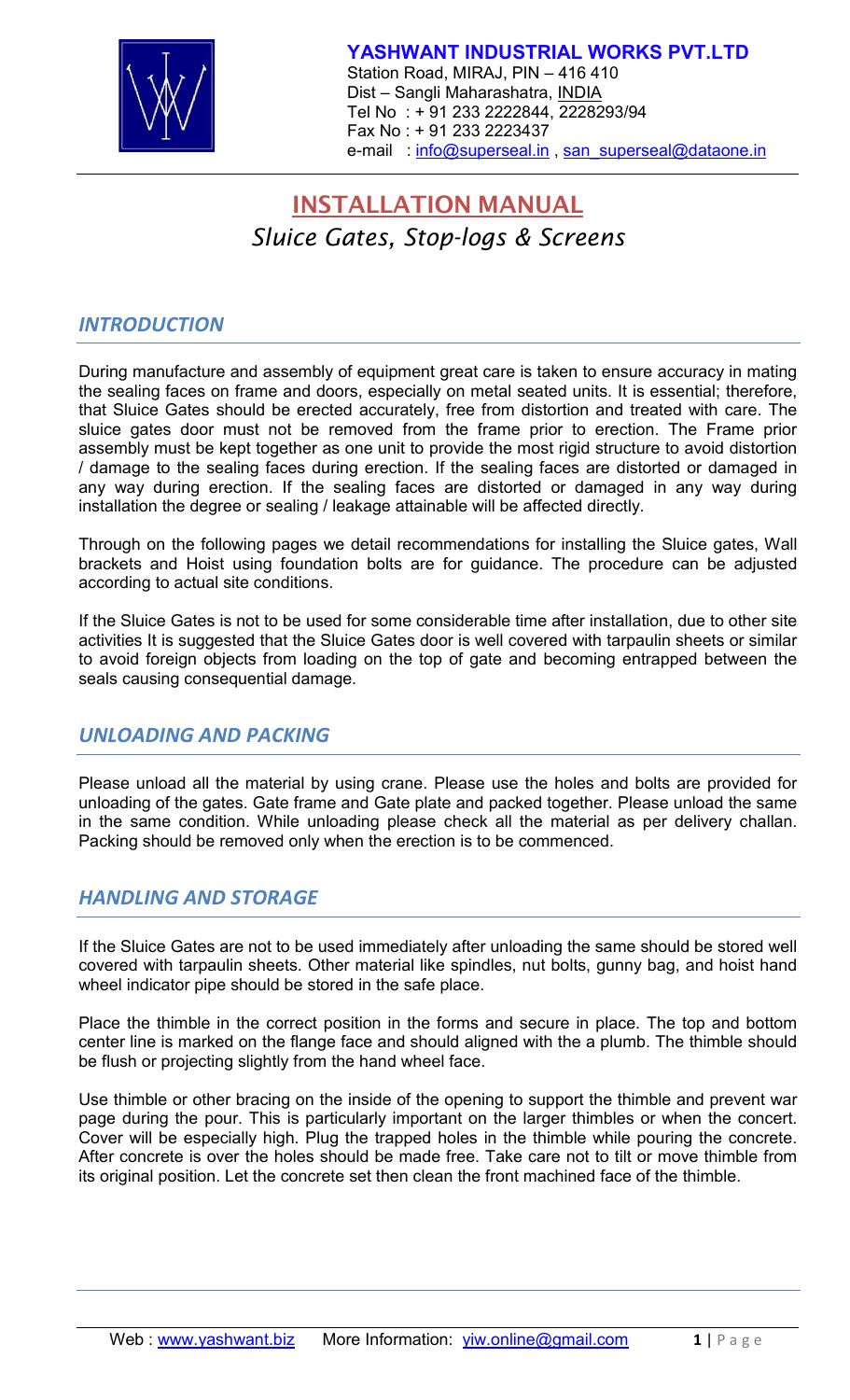

## *INSTALLATION OF WALL THIMBLE*

Place the thimble in the correct position in the forms and secure in place. The top and bottom centre line is marked on the flange faces and should be aligned with a plumb. The thimble should be flush or projecting slightly from the headwall face.

Use thimble or other bracing on the inside of the opening to support the thimble and prevent warpage during the pour. This is particularly important on larger thimbles or when concrete cover will be especially high. Plug the tapped holes in the thimble while pouring the concrete. After concrete is over the holes should be free. Take care not to tilt or move thimble from its original position. Let concrete set than clean that front machine face of the thimble.

## *INSTALLATION OF GATE ON THE WALL THIMBLE*

Clean the back flange of the gate frame thoroughly. Apply a thin coat of grease on the front face of thimble and mount the complete assembled gate on the thimble. Place bolts and tighten uniformly (Normally tighten the diagonally opposite bolts) until a metal to metal contact is made. Fit foundation bolts projections are square. Place the nut on the foundation Bolts. Do not tighten it immediately. Once concrete is set then tighten the nut to the requirement.

# *FIXING OF LIFTING RODS / STEM/ GUIDE BRACKETS*

After the gate has been mounted and shipping stops have been removed, place the lower end of stem with stem coupling in the gate plat.

Insert threaded stem into stem nut. Mount stem guide and grout packet. Check bolts projections are square. Place the nut on the foundation bolt. Do not tighten it immediately. Once concrete is set then tighten the nut to the requirement.

Install stem couplings as required. Make sure to tighten all the bolts with nuts of the coupling.

Take care, not to bend stems or damage threads during installation.

# *MOUNTING OF HEAD STOCK*

Place the headstock assembly and guide assembly on the platforms insert the anchor bolts for both the assemblies and grout the packets. Check bolt projection are square. Place the nut on the anchor bolt. Do not tighten it immediately. Once concrete is set then tighten the nut to the requirement. The threaded end of the stem is already inserted in the stem nut. Fix the pointer on the spindle and fix the indicator pipe is threaded at the bottom side from the outside. Check nut is also provided for the indicator pipe. Fix the hand wheel on the work shaft of the headstock.

# *INITIAL SETTING OF GATE OPENING INDICATOR FOR RISING SPINDLE GATE*

The indicator pointer is provided should be fixed in the threads provided the spindle at the end portion of the spindle. After the indicator pipe is fixed on the cap of the headstock please check the indicator on O" mark. Do not open or close the gate for achieving "O" mark.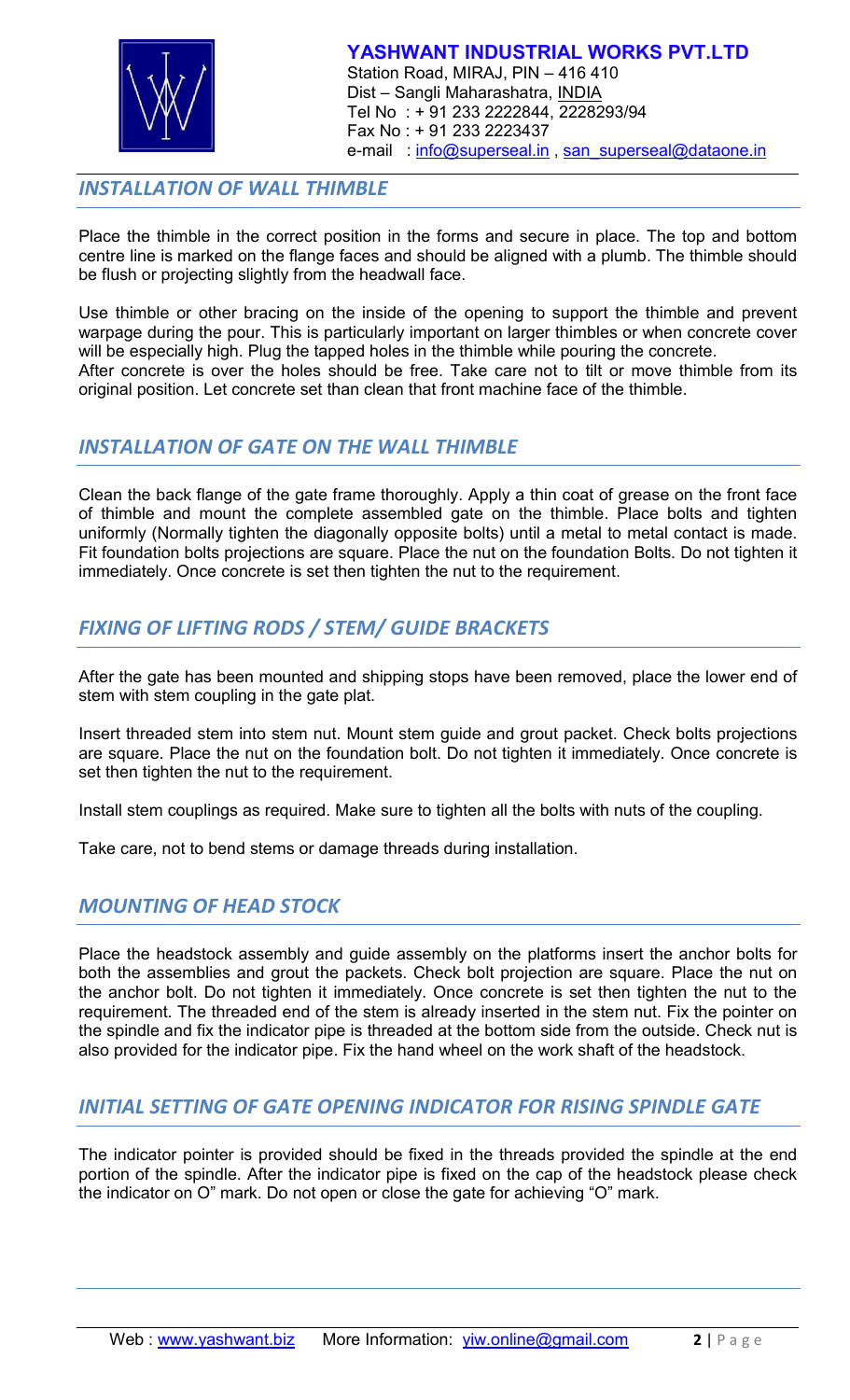

# *FIELD ADJUSTMENT OF WEDGES*

As we have to install the total assembly of the gate frame and Gate plate wedges adjustment is not at all required because all wedges are perfectly set before dispatch. If there are leakages due to frame being twisted while erection the wedges adjustment may be required.

The wedges on gate should be adjusted diametrically opposite each other commencing highest wedge on the side.

Firstly fixing bolt should be loosened and then adjusted bolts should be unscrewed. Close the gats plate on matching face of frames.

Tighten the adjusting bolts. Tighten the fixing bolts.

Check with feeler gauge again.

When the wedges are set the clearance should not exceed.

# *PNEUMATIC & ELECTRIC ACTUATOR*

In case of use of actuator, please ensure that you have received the Instruction sheet for pneumatic or electric actuator separately from their respective manufacturer. Please see that you receive all the contact details of actuator manufacturer for any problems arise in future.

The top & bottom limit settings are to be done properly with the help of competent person who understands the electric functioning of actuator or call the actuator manufacturer's authorized person at extra cost.

Due to improper setting of limit switches of actuator it may cause the damage to the gate frame, Gate plate, wedges and other parts of the gate as well.

Also please see that sufficient support is provided to Gate Frame & Yoke sides with concrete. This will effect smooth working of Actuator &lifting the plate.

So utmost care has to be taken to mount & set the actuator.

## *FIELD ADJUSTMENT OF FLUSH BOTTAM CLOSING GATE*

The seal is supported by Cast Iron bracket; The seal is held by stainless steel retainer bar bolted with Cast Iron bracket with stainless steel fasteners. Sealing pressure shall be varied by adjusting side and top wedges. Flush bottom assembly is not at alt to be adjusted.

## *INITIAL OPERATION OF GATE AFTER COMPLETION OF INSTALLATION*

Clean Sluice Gate, open fully and carefully remove all foreign matter from the faces and invert. The faces, wedging and sliding surfaces and the opening screw should then be well greased.

Every possible care should be taken to ensure that the faces are neither scratched nor damaged in any way. Otherwise Slice Gate can not be expected to seal under pressure.

Now the gate is ready for use.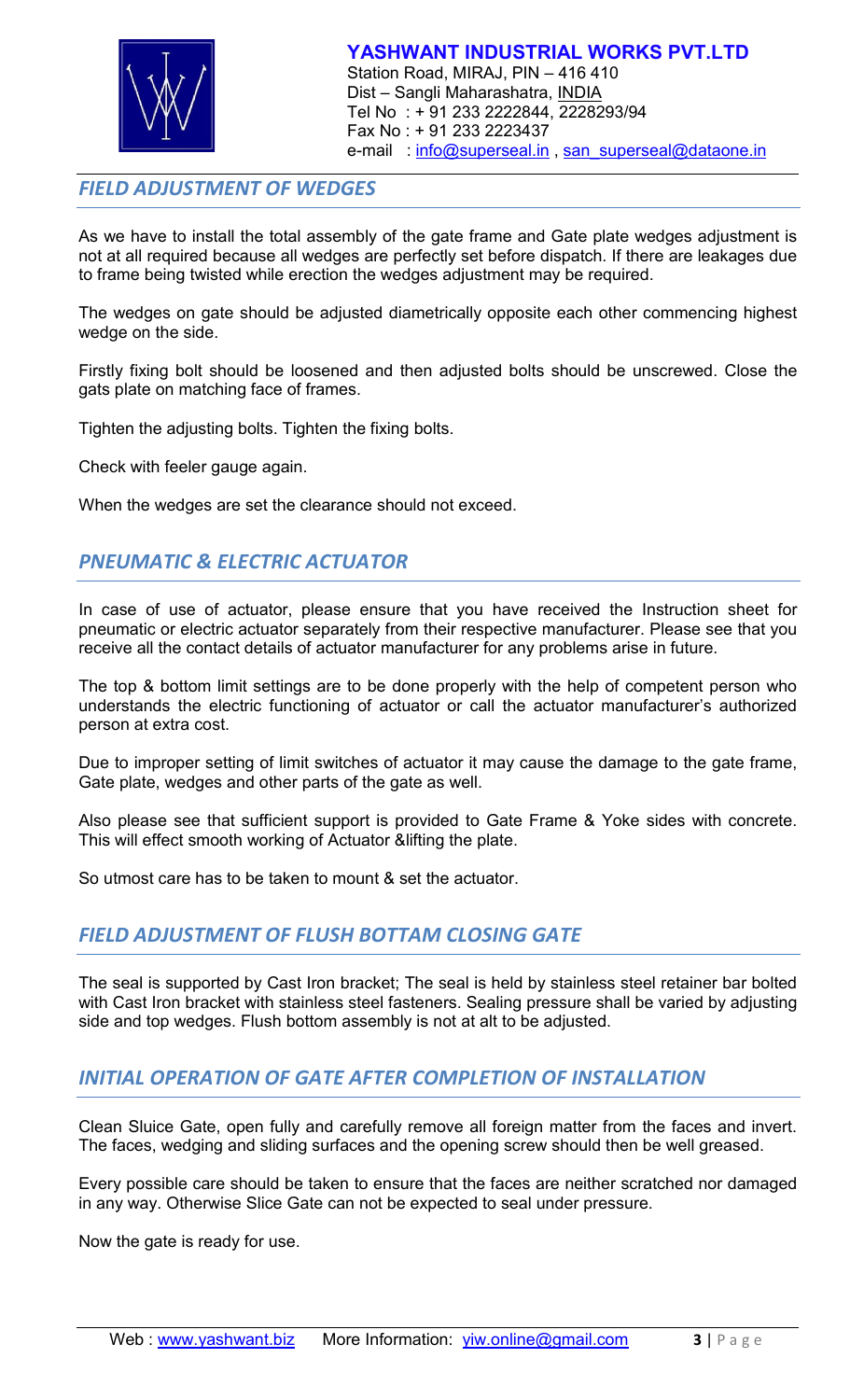

# *MAINTENANCE INSTRUCTION*

Each gate should be inspected thoroughly after every six months.

Spindles and other working components should be lubricates after every six months.

Use large diameter hand wheels should be avoided. The gates before regular use or after having been lift standing for considerable length of Time gate plate should be raised and foreign matter should be carefully removed. The contacting faces, spindles and other machined parts should be greased. Every Possible care should be taken to ensure that the' faces are neither scratched nor damaged.

## *ERRECTION AND COMMISSIONING INSTRUCTIONS*

Thimble, gate frames, gate plates and all other parts of sluice gates should be unloaded from vehicle very carefully. Crane should be used for heavy items for unloading. The machined faces nut bolts etc. should not be damaged at all while unloading.

The gates are manufactured with grate care to insure accuracy in mating the faces of the door and frame. It is very essential therefore that the gates should be accurately erected. Free from distortion and treated with the gates must not be dismantled for fixing.

The C.I. Thimble embedded in the concrete in the vertical line marked on thimble. The plumb line should be used for the front side (on which the gates frame is to be fixed on the thimble).

The gate frame & gate plate jointly should be erected and mounded on the thimble after the due setting of concrete / grout of thimble. The top of the gate frame should be embedded in the concrete by stainless steel foundation bolts for rest of the frame stainless steel bolts should be used for gate frame & thimble fixing.

After the grout is cured then tighten foundation bolt nut. Excessive tightness is not required.

Clear opening hoist open fully and carefully remove all foreign matters from faces, wedging, sliding surfaces and opening screw. The face of sliding surfaces and operating screw should then be well greased.

All wedges are perfectly set before dispatch.

The wedges on gate should be adjusted diametrically opposite each other commencing highest wedge on one side.

Firstly fixing bolts should be loosened and then adjusting bolts should be unscrewed. Close the gate plate on mating face of frame.

Tighten the adjusting bolts. Tighten the fixing bolts. Check with feeler guage again. When the wedges are set the clearance should not exceed. Each gate should be inspected thoroughly After every six months; Spindle and other working components should be lubricated after every six months.

Use of large diameter hand wheels should be avoided. The gates before regular use or after having been left standing for considerable length of the gate plate should be raised and foreign matter carefully removed. The contacting faces, spindles and other machined parts should be greased. Every possible care should be taken to ensure that the faces are neither scratched nor damaged.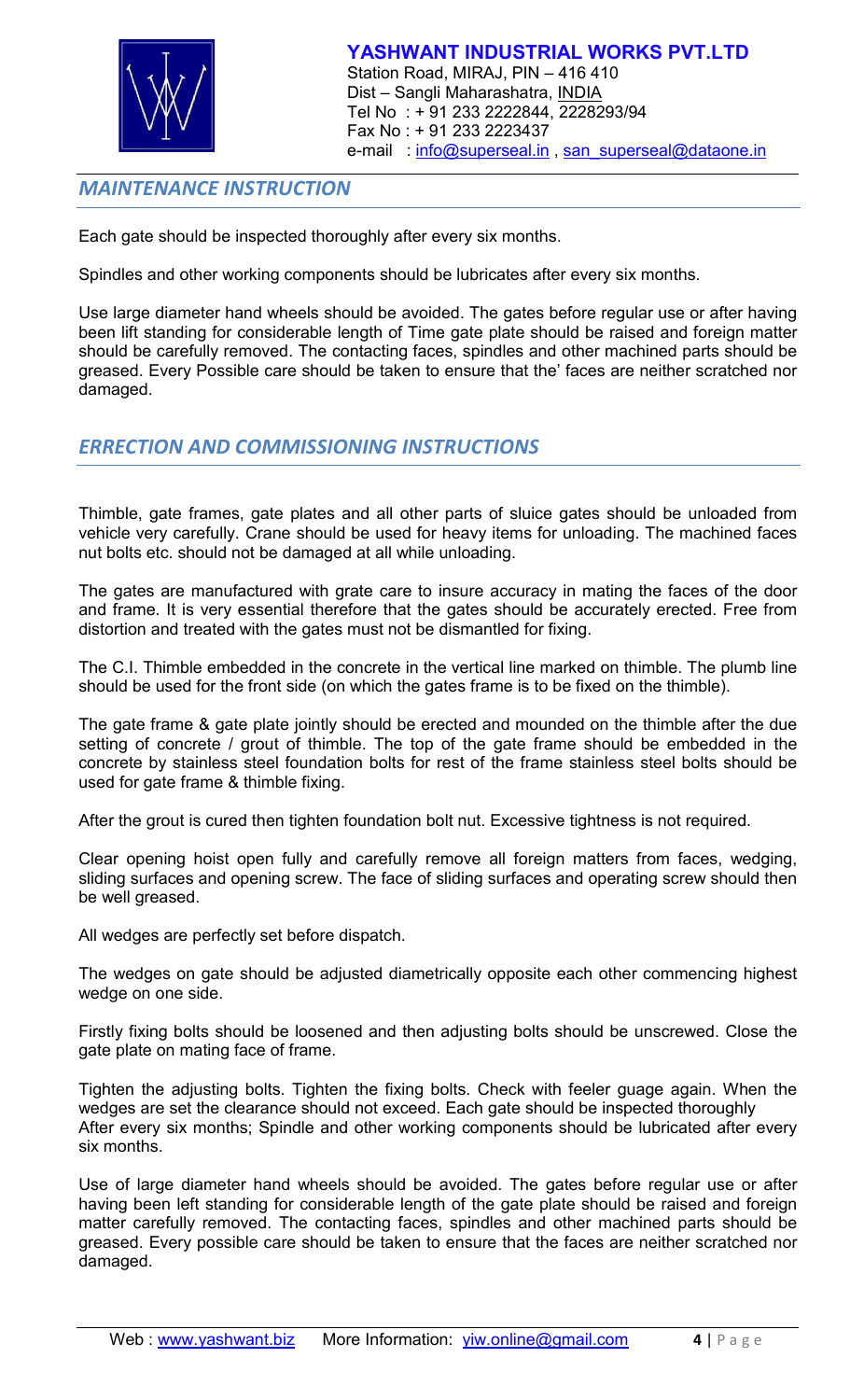

*DO'S AND DONT'S*

Before Sluice gate is put into regular services or after having been left standing for considerable length of time the door should be raised and all foreign matter carefully removed from faces, guide grooves and the invert area. The sealing faces, guide wedge faces, screwed stems and any other machine parts should then be well greased.

Do not use large hand wheels, tee keys, other than those originally supplied.

Every Sluice gate should be operated at least once every three months and checked for signs of wear / corrosion every six months.

The nuts of all constructional and foundation bolts should be checked for tightness after every twelve months. On installations which are subjected to vibration due to high water velocity acting on the gate all the bolts / mits should checked more frequency for tightness. If the sluice gates are installed in situation where debris or foreign matter can be built up, we recommend that the Sluice gates should be periodically inspected.

The protection paint should be examined after every six months for signs of damage and be repainted as required.

The screw of each gate should be cleaned inspected for wear and regressed every six months. The grease nipples should be greased after every six months.

The stem nut should be checked after every twelve months for signs of wear and be replaced if necessary. Badly worn threaded shearing and clause the gate to fail without warning.

If frequency of operation is greater than this or operation condition, are more severe inspection should be carried out at shorter internals to suit.

When the stem protection cover is supplied these should be removed every six months and the stem cleared inspected for wear and regressed prior to refitting of the cover.

Use of large diameter hand wheel should be avoided. The gates before regular use or after having been lift standing for considerable length of time gate plate should be raised and foreign matters should be carefully removed. The contacting faces, spindles and other machined parts should be greased. Every possible care should be taken to ensure that the faces are neither scratched nor damaged.

## *HANDLING AND STORAGE*

If sluice gates are not to be used immediately after unloading the same should be stored well covered with tarpaulin sheet. Other materials like spindle, nut bolt, gunny bag, hoist, hand wheel, etc. should be stored in safe place.

# *HEALTH SAFETY AT WORKS*

#### **NOTICE**

Attention is drawn to the duty for which the equipment in this manual was designed. The equipment must be installed operated and maintained in accordance with recommendations given by us and we disclaim responsibility if any relevant information or advice given is disregard and for using procedures other than those recommended.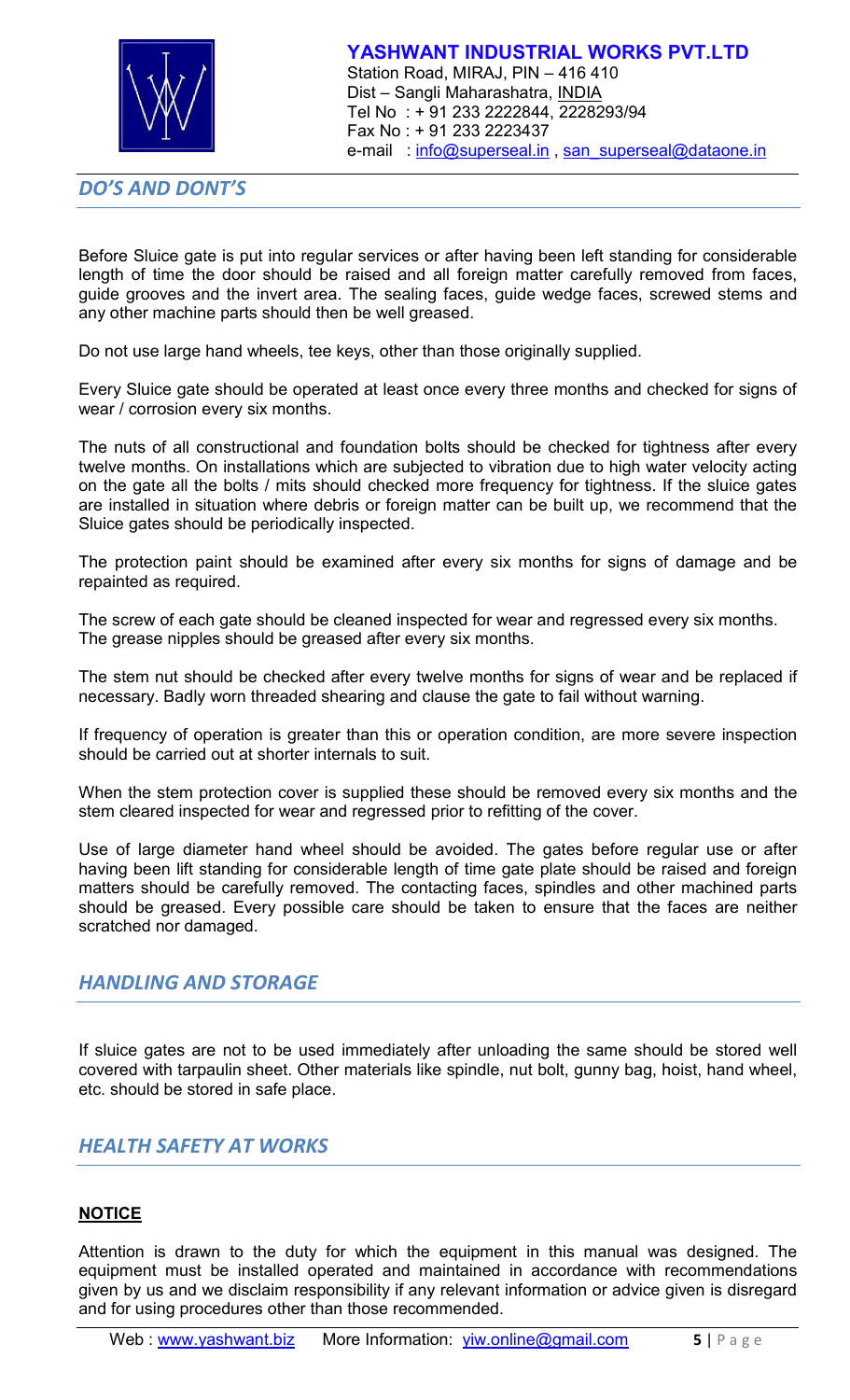

The equipment must only be used for duties within the scope described with all accessories properly aligned, fixed and inter faced, but should it be necessary to consider alternative we would be pleased reference and items affected.

#### **INSTALLATION OF C.I/ M.S/ S.S/AL. SLUICE GATES**

The gates are manufactured with great care to insure accuracy in mating the faces of the door and frame. It is very essential therefore that the gates should be accurately erected, free from distortion and treated with the gates must not be dismantled for fixing.

The gates assembly should be erected in concrete in the line with plumb than the gate should be placed the foundation bolts of gates frame should embedded into concrete.

After the growth is cured check frame and gate plate faces for the non-acceptance of feeler gauge and pack or wedge if necessary between wall and frame.

Carefully tighten each foundation bolt nut attending to opposing nuts in turns excessive tightness in not required.

Clean operating hoist open fully and carefully remove all foreign matters from faces, wedging, sling surfaces and operating screw should than be well greased.

Every care should be taken to ensure that the faces are neither scratched nor damaged. other wise the gates cannot be expected to seal under pressure.

#### **WEDGES OF SLUICE GASTES**

All wedges are perfectly set before dispatch. If there is leakage due to frame being twisted during erection this must be rectified before any wedges adjusted.

The wedges on gate should be adjusted diametrically opposite each other commencing highest wedge on one side.

Firstly fixing bolts should be loosened and then adjusting bolts should be unscrewed. Close the gates plates on matching face of frames.

Tighten the adjusting bolts. Tighten the fixing bolts.

Check with feeler gauge again.

When the wedges are set the clearance should not exceed.

#### **GENEARAL MAINTANCE INSTRUCTIONS FOR SLUICE GATE**

Each gate should be inspected thoroughly after every six months.

Spindles and other working components should be lubricated after every six months.

Use of large diameter hand wheels should be avoided. The gates before regular use or after having been left standing for considerable length of time gate plate should be raised and foreign matter should be carefully removed. The contacting faces, spindles and other machined parts should be greased. Every possible care should be taken to ensure that the faces are neither scratched nor damaged.

#### **FIXING OF LIFTING RODS . STEM/ GUIDE BRACKETS**

After the gate has been mounted, the lower end of stem in the gate plate. Joint gates plate and spindle by nut-bolts.